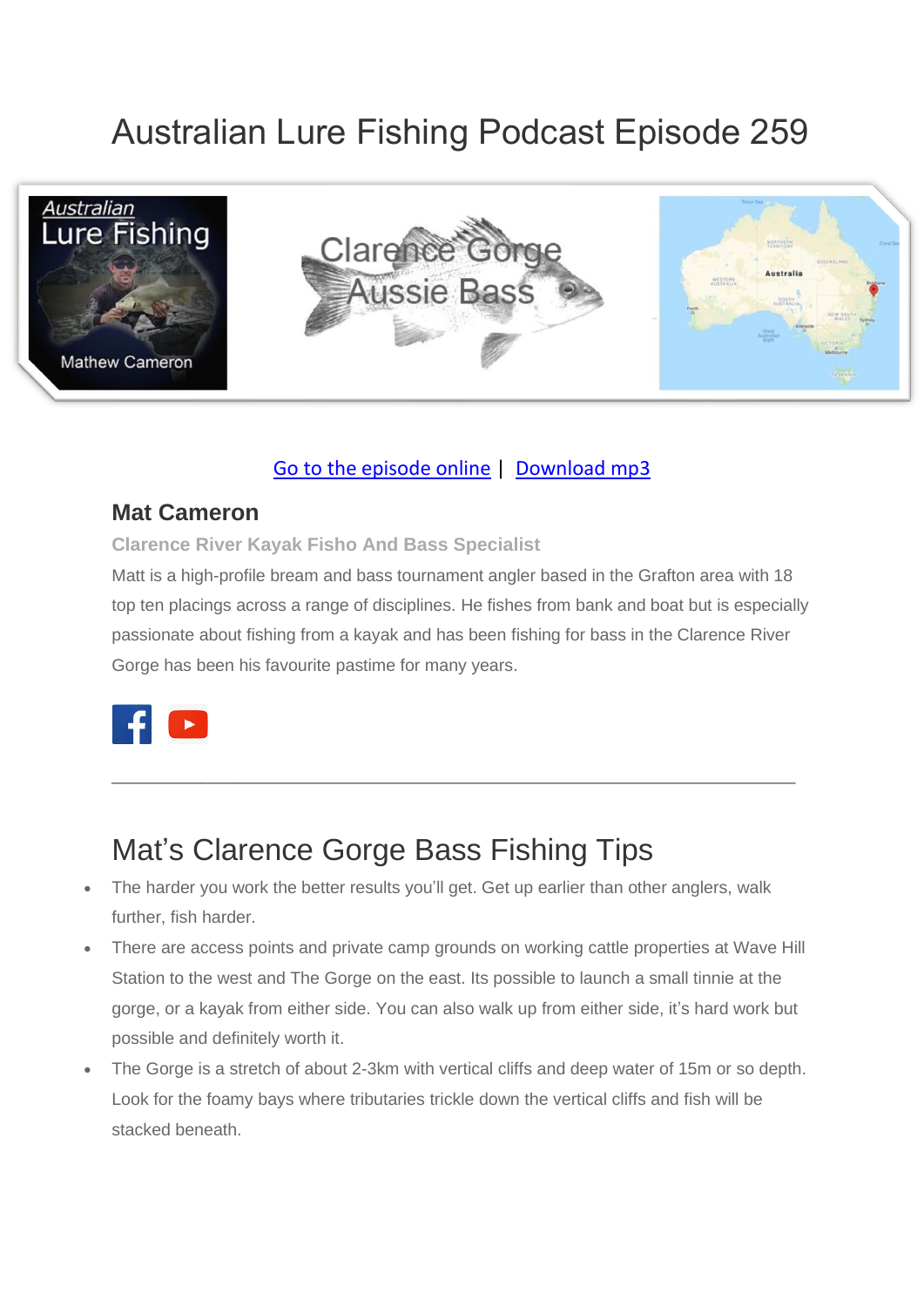- Fish also line up along cliff walls, in the pressure wave in front of mid-stream boulders, on snags, anywhere!
- The Spring months fish best, from season opening. But all months ending with "ber" fish well, in other words September to December.
- Spring brings the biggest diurnal temperature fluctuations, with very cool night and faily warm days. Bass will come up into the shallows in the cool and will retreat back to deeper water as the sun gets up and the water warms. I high barometer with distant storms and sticky, humid weather usually fishes well.
- If the fishing is slow, try fishing low and slow, switching lures and going through a few options until you find what's working.

# Mat's Gorge Bass Fishing Tackle

- Mat fishes a bit heavier in the gorge because large fish and strong currents can make things tough. He takes 2 rods in case he has a fall and breaks one.
- The Samurai Refraction baitcast rod in the 12-15lb line class, a Daiwa Zillion reel in 15-16 size and 14lb Unitika braid with a 12lb fluorocarbon leader is Mat's preference for throwing heavier lures.
- A 7' Samurai Inflict spin rod in the 8-16lb range with a 2000 size Daiwa Caldia reel 10lb Unitika braid and 10lb fluorocarbon leader is the setup for lighter lures or when he's fishing deeper with light blades or soft plastics.

## Mat's Clarence Gorge Bass Fishing Lures

- The 95mm Bassday Sugapen is a great topwater lure and one of Mat's favourites for Clarence Gorge bass. These can be cast long into cliff faces and worked slowly through back eddies with longer sweeps of the rod, or faster with short sharp walk the dog action when you're casting across the current and the water tends to put a belly in the line.
- The Atomic Hard Plastic Lipless Crankbait in 60mm size is a great option once the bass have retreated to deeper water. They work in both the rattling and silent patterns but Mat prefers a noisy lure. Cast them long, let them sink on a semi taut line and watch closely to see when the lure hits the bottom, then start working it back with either short hops or a slow roll with the rod held high. Keep them close to the bottom but don't leave them at rest for too long of the water flow will carry them beneath rocks.
- Mat's final option is a 3/8 or 1/2oz Bassman Football Jig. These are great because they sink fast and can be put in tight to vertical cliffs. Football jigs have the weed guard that makes them snag resistant, allowing the angler to work them along the bottom in very small hops.